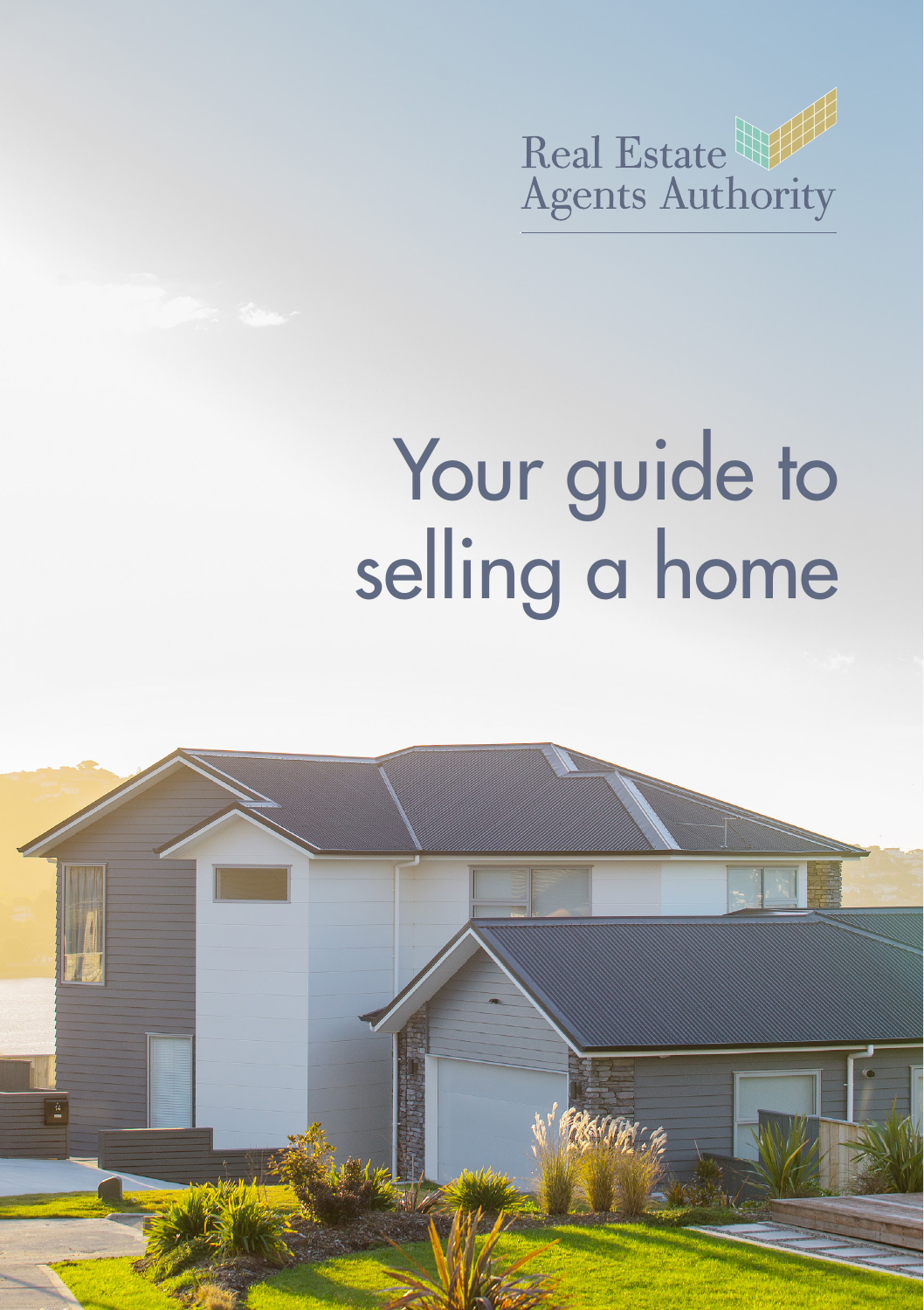

#### DISCLAIMER

This booklet is an introductory guide. Buying property is a complex and sometimes fast-moving legal process. Every transaction is different, and we recommend you get legal advice.

June 2017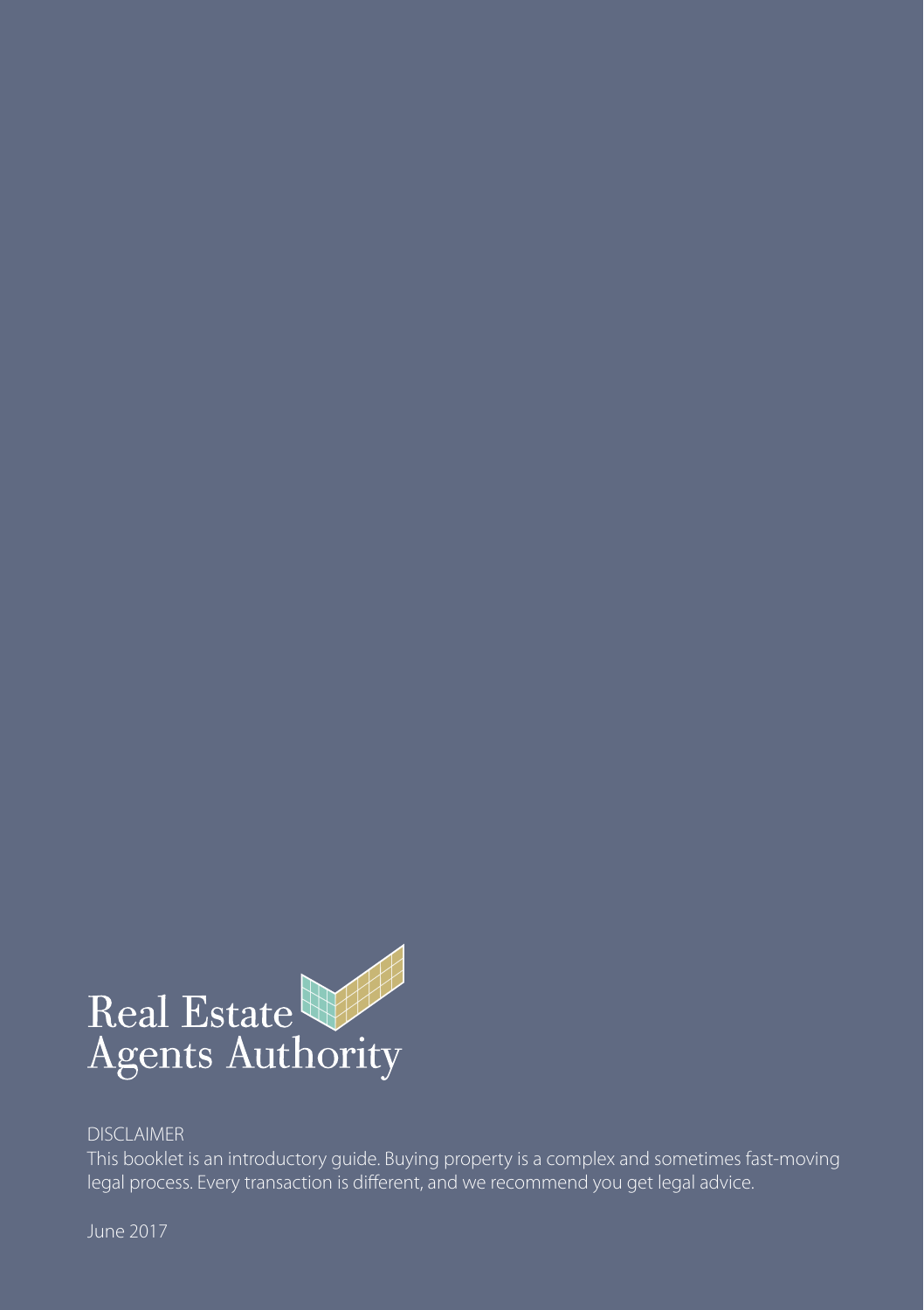# Know what's important before you sell

Selling your home is a complex legal process. Use this guide to understand what's involved and what to watch out for – before you put your house on the market.

This guide covers four key things we recommend you do before you sell. You'll also find a list of words you'll need to know, and where to go for more information.

#### **1. [Get legal advice](#page-3-0)**

You want to get a good price for your property, and you need to know your legal obligations when selling. That's why it's important to get your own legal advice before you sign anything.

#### **2. [Sign up with a real estate salesperson](#page-4-0)**

Your real estate salesperson works on your behalf, so it's important to choose someone you feel comfortable with. You should discuss everything with them carefully before you sign an agency agreement.

#### **3. [Understand the sale process and method of sale](#page-8-0)**

There are several methods of buying and selling property – for example, tender or auction. It's important to understand the process you're using to sell your property. Practices can vary between agencies, so make sure you confirm details with them.

#### **4. [Read the sale and purchase agreement](#page-17-0)**

The sale and purchase agreement is legally binding, so it's important to read it carefully and get legal advice before you sign. You can negotiate the terms and conditions of an agreement, but once you sign it, there's no going back.

#### **5. [Understand the language of property sales](#page-18-0)**

The property market has a lot of words and jargon that may be new to you. Use our handy glossary to find out what everything means.

#### **6. [Find out more about REAA](#page-20-0)**

We're an independent government agency. We're here to help and protect people buying and selling property. Visit our [website](http://www.reaa.govt.nz) for more help and advice.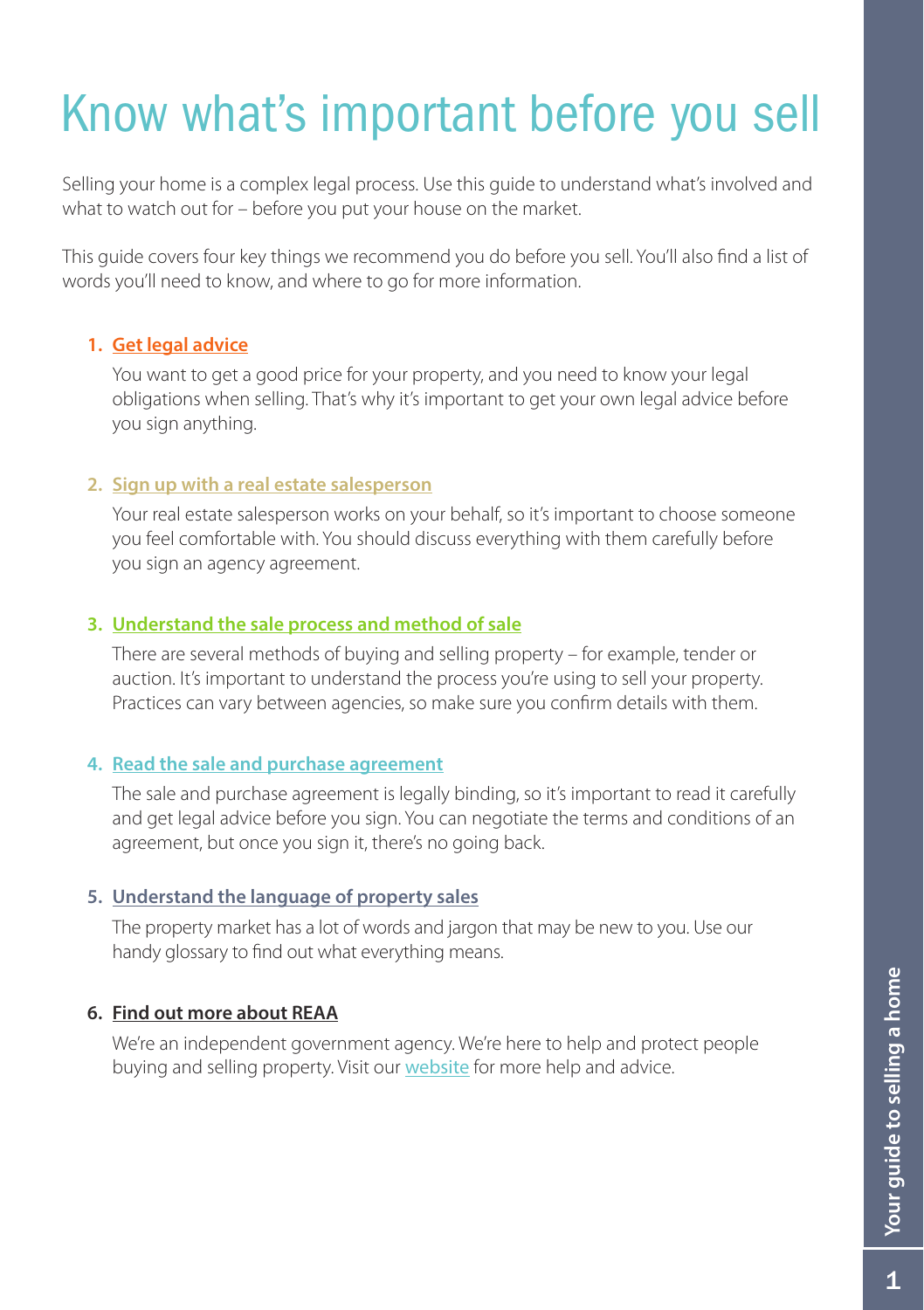# <span id="page-3-0"></span>Get legal advice

You want to get a good price for your property. You also need to make sure you understand your legal rights and obligations when selling your property. That's why it's important to get your own legal advice before you sign anything.

We recommend you engage a lawyer to help you through the selling process. Choose a lawyer before you set out to sell – selling can be a fast-moving process.

Agency agreements and sale and purchase agreements are legally binding documents. You should consult your lawyer before signing them.

### Find a property lawyer

- • Get recommendations from friends, family or work colleagues.
- Contact the local branch of the New Zealand Law Society.
- Visit [propertylawyers.org.nz](http://www.propertylawyers.org.nz/).

**TIP:** The New Zealand Law Society has an excellent fact sheet about buying and selling property.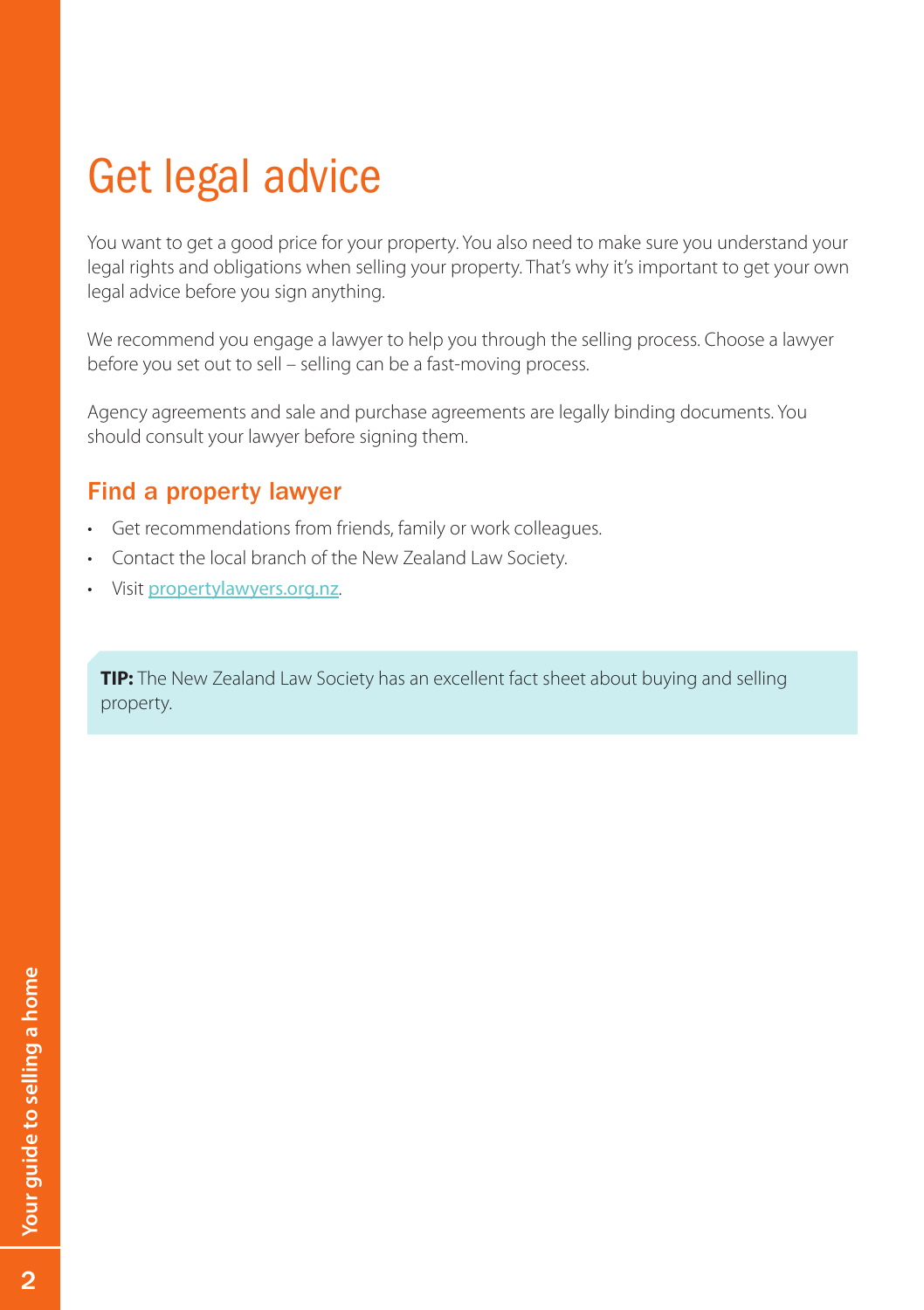# <span id="page-4-0"></span>Sign up with a real estate salesperson

Real estate salespeople work for you to help you sell your property for the best price. You sign an agency agreement with them and you pay them a commission when the sale is confirmed.

# Choose a salesperson and check that they're licensed

Your real estate salesperson works for you, so it's important to choose someone you feel comfortable with.

You can contact as many agencies as you like before deciding who to list your property with. You can list your property with a single agency or with multiple agencies. You can also ask to deal with a specific salesperson from the agency you choose.

Even if you know your salesperson personally, or a friend recommends them, check that they're licensed. Use our public register at [reaa.govt.nz](http://www.reaa.govt.nz) to check their details and see if they've had any complaints upheld against them. If you deal with an unlicensed person, we won't be able to help you if things go wrong.

All salespeople must follow the Code of Professional Conduct and Client Care. You can find a copy of this at [reaa.govt.nz](http://www.reaa.govt.nz).

**TIP:** Remember that the salesperson works for you. They must always treat you fairly and represent your best interests.

# Choose an agency agreement type

If you list your property with one agency, you'll usually sign a sole agency agreement. If you list your property with two or more agencies, you'll usually sign a general agency agreement. If you're thinking about listing your property with more than one agency, it's very important that you read the agency agreements carefully. Make sure you understand when, how, and who you'll have to pay commission to when your house sells.

#### **Sole agency agreement**

This agreement gives one agency the exclusive right to market and sell your property. Once you've signed a sole agency agreement, you shouldn't sign another agency agreement with anyone else. If you do, you may have to pay each of the agencies a commission when your house sells.

#### **General agency agreement**

This agreement gives more than one agency the right to market your property. You'll sign a separate agency agreement with each agency, but you'll only pay a commission to the agency that introduces the buyer who eventually buys your property. Your lawyer can advise you on this.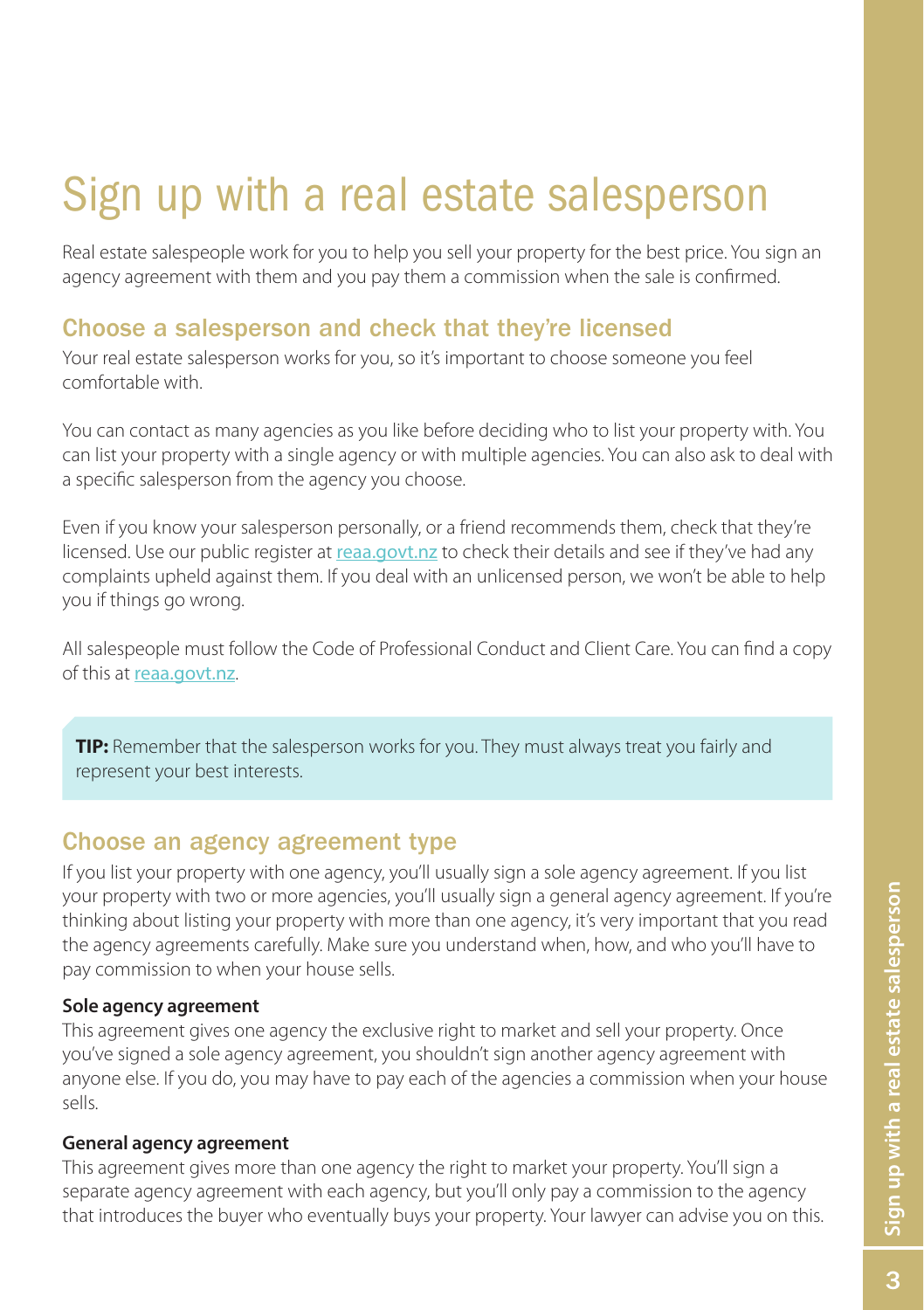# Discuss everything carefully with your salesperson

Before signing an agency agreement with you, your salesperson must do all of the following things:

- **Give you a written estimate of your sale price.** This must reflect market conditions and be supported by information about sales of similar properties.
- **Discuss the different options for selling your property.** You can choose to sell at an advertised price, or by tender, auction, or deadline sale. Your salesperson must tell you how the option you choose affects the commission you'll pay them.
- • **Give you a written estimate of the commission.** They must tell you how they'll calculate the commission and when you must pay it by.
- • **Give you a copy of the New Zealand Residential Property Agency Agreement Guide.** They'll also ask you to confirm in writing that you've received it.
- • **Explain how they'll market your property and how much the marketing will cost.** Some marketing may be free, but you may want to pay for additional advertising. (You usually have to pay upfront).
- • **Explain the risk of paying two commissions.** This is a risk if you enter into more than one agency agreement.
- • **Give you the opportunity to seek legal advice before signing an agreement.** You should take this opportunity. Making sure everything's in order at this stage could save you problems later.

# Negotiate the agency agreement

You should only sign an agency agreement once you're happy with it. You can negotiate what's in the agreement, including:

- which method the salesperson will use to sell your house
- how long the agreement will last
- how much commission you'll pay
- what expenses you'll pay (for example, for advertising, or to get a LIM report or a building report).

Real estate agencies can choose to use standard clauses in their residential and rural agency agreements. These clauses help protect you by making clear:

- • when the agreement ends
- when you need to pay a commission.

We recommend you only use agencies who use these standard clauses. Ask your salesperson about the clauses before you sign, or get a list of agencies using them from [reaa.govt.nz](http://www.reaa.govt.nz).

**TIP:** We publish a quide about agency agreements. You should read the quide before you sign. Get a copy from your salesperson or from [reaa.govt.nz](http://www.reaa.govt.nz).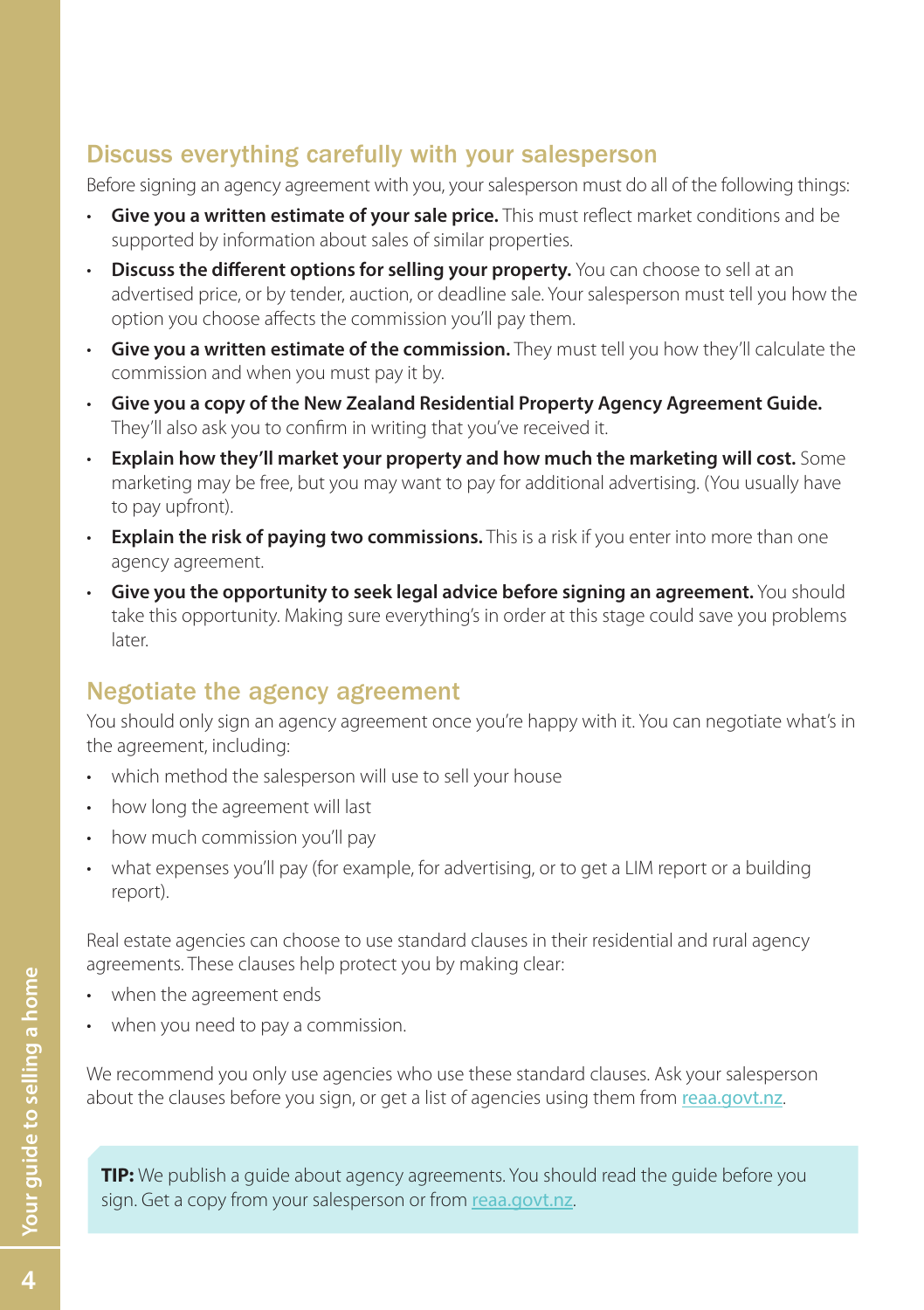# Find out about cancelling the agency agreement

Make sure you know how long the agreement lasts and when you or the salesperson can cancel it. You can negotiate this with your salesperson.

If you change your mind immediately after signing a sole agency agreement, you can cancel it by 5pm on the first working day after the salesperson has given you a copy. You must cancel in writing (for example, by letter or email). You won't have any further obligations to the agency.

However, if you enter into the agreement and decide to cancel later, you must understand your obligations. For example, if the salesperson has already done work that helps to sell the property, you may have to pay them a commission (even if you cancel the agreement and sell your property privately).

# Check if your salesperson has a conflict of interest

If your salesperson could get personal benefit from acting on your behalf, they have a conflict of interest. For example, if they want to buy your house themselves, that's in conflict with helping you to sell it for the best price.

If your salesperson – or someone connected to them professionally or personally – offers to buy your property, you have a few options. You can:

- ask to deal with another salesperson from the same agency
- change agencies
- get the salesperson to deal directly with your lawyer (rather than you).

We recommend that the salesperson no longer acts for you. If you do decide to continue with the same salesperson, talk to your lawyer about it.

# Give your consent before selling to a salesperson

Before you sign a sale and purchase agreement with your salesperson, they must do certain things designed to protect you. They must:

- ask you to sign a consent form showing you agree to them (or someone connected to them) buying your property
- give you (at their expense) a valuation of the property from an independent registered valuer.

If you decide to sign the consent form before you get the independent valuation, the salesperson must:

- give you a provisional (temporary) valuation
- give you the independent valuation within 14 days of you signing the consent form.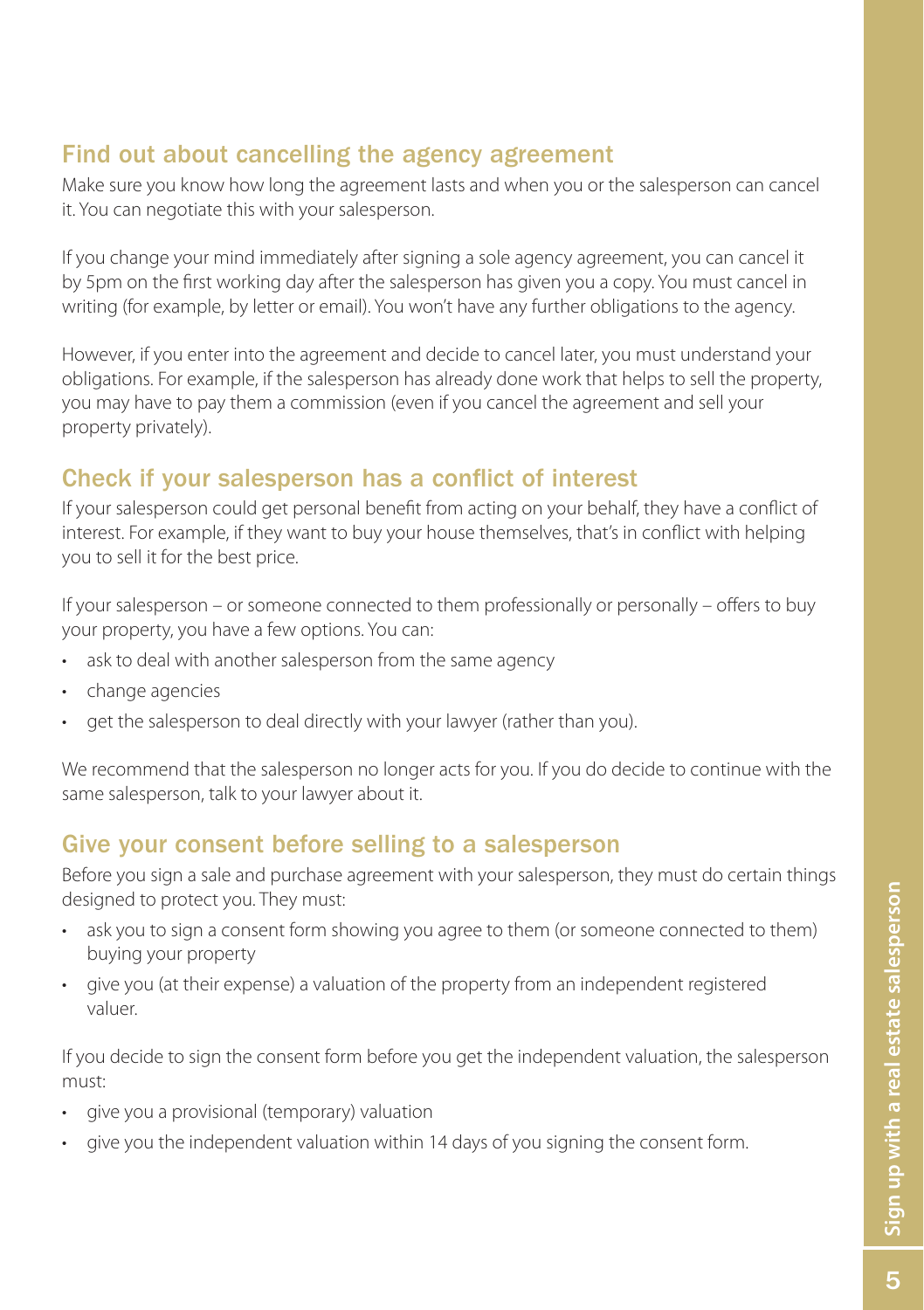If the independent valuation is greater than the provisional valuation, you can cancel the sale and purchase agreement with no penalty.

If you enter into a sale and purchase agreement with a salesperson without providing your consent, you can cancel the sale and purchase agreement with no penalty.

You should also get independent legal advice from your lawyer.

# Know what you're doing if you sell without a salesperson

If you want to sell without the help of a licensed real estate salesperson, you need to think carefully about the advantages and disadvantages of doing it yourself. A salesperson will help you navigate the sales process and get the best result. If you sell your home privately, and something goes wrong, we won't be able to help.

There's more to selling your home than putting up a sign and showing people around. You need to set a price, choose a method of marketing, and answer questions from prospective buyers.

You're legally obliged to share all relevant information about your property, such as whether it has any weather-tightness issues. If you mislead a potential buyer, they have the right to cancel the sale. In extreme cases, they can even take you to court.

You also need to prepare the sale and purchase agreement. This includes negotiating a number of things, such as whether any chattels will be included and what the sale timeline will be. You should get your lawyer to help you prepare the agreement.

Finally, be aware of your obligations to do with commission. If a salesperson has done some work to market your property, but you then sell it privately, you may still have to pay them a commission. If you've signed an agency agreement, be aware of the terms of cancellation.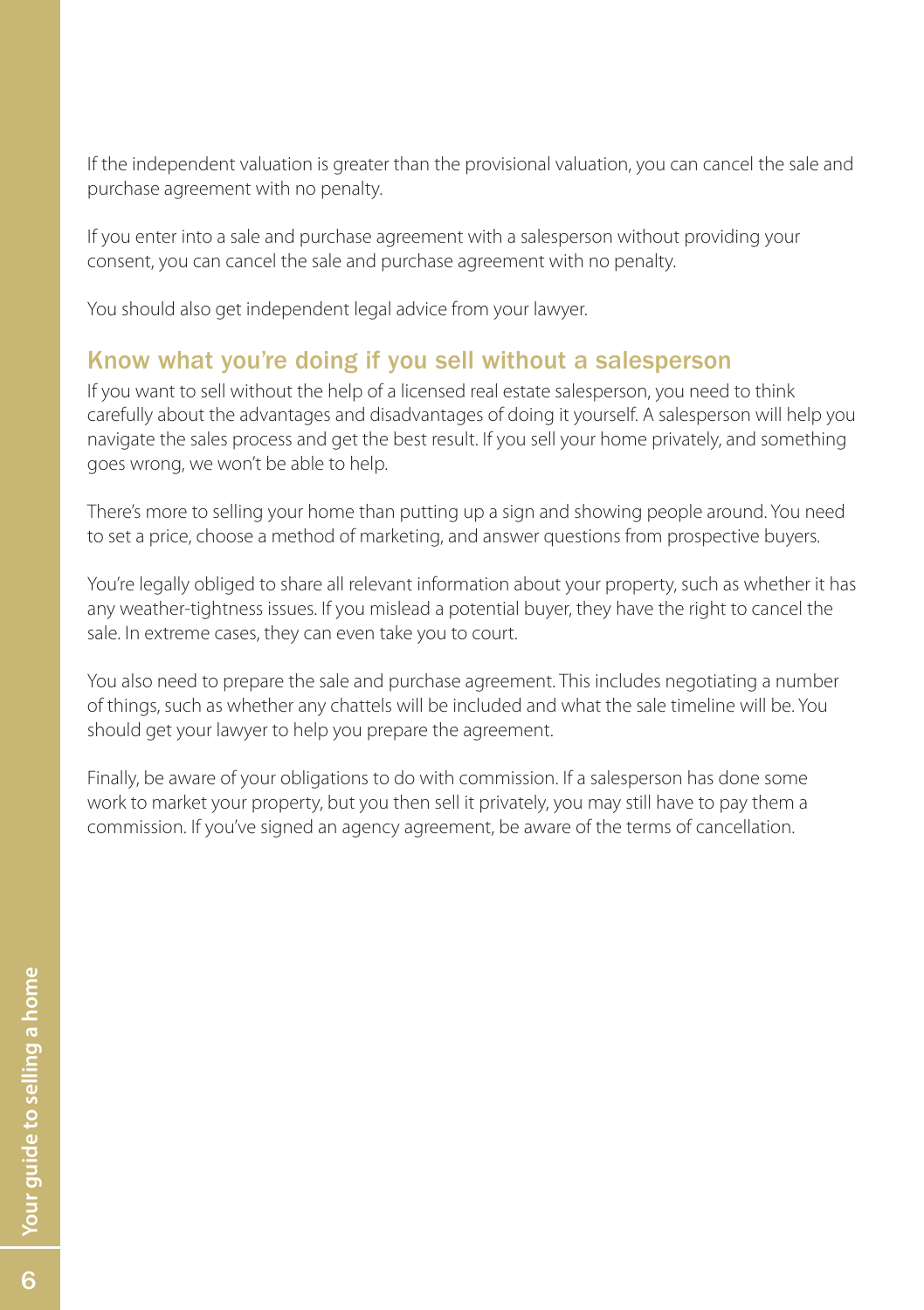# <span id="page-8-0"></span>Understand the sale process and method of sale

There are several methods of selling property in New Zealand. These are:

- selling at an advertised price
- selling by tender
- selling by deadline sale
- selling at auction.

It's important to choose the process that suits your circumstances. For example, if you need a quick sale, auction could be the best option. If you're in no hurry, you may choose to advertise a price and wait for the best offer. Talk to your salesperson to find out what they recommend.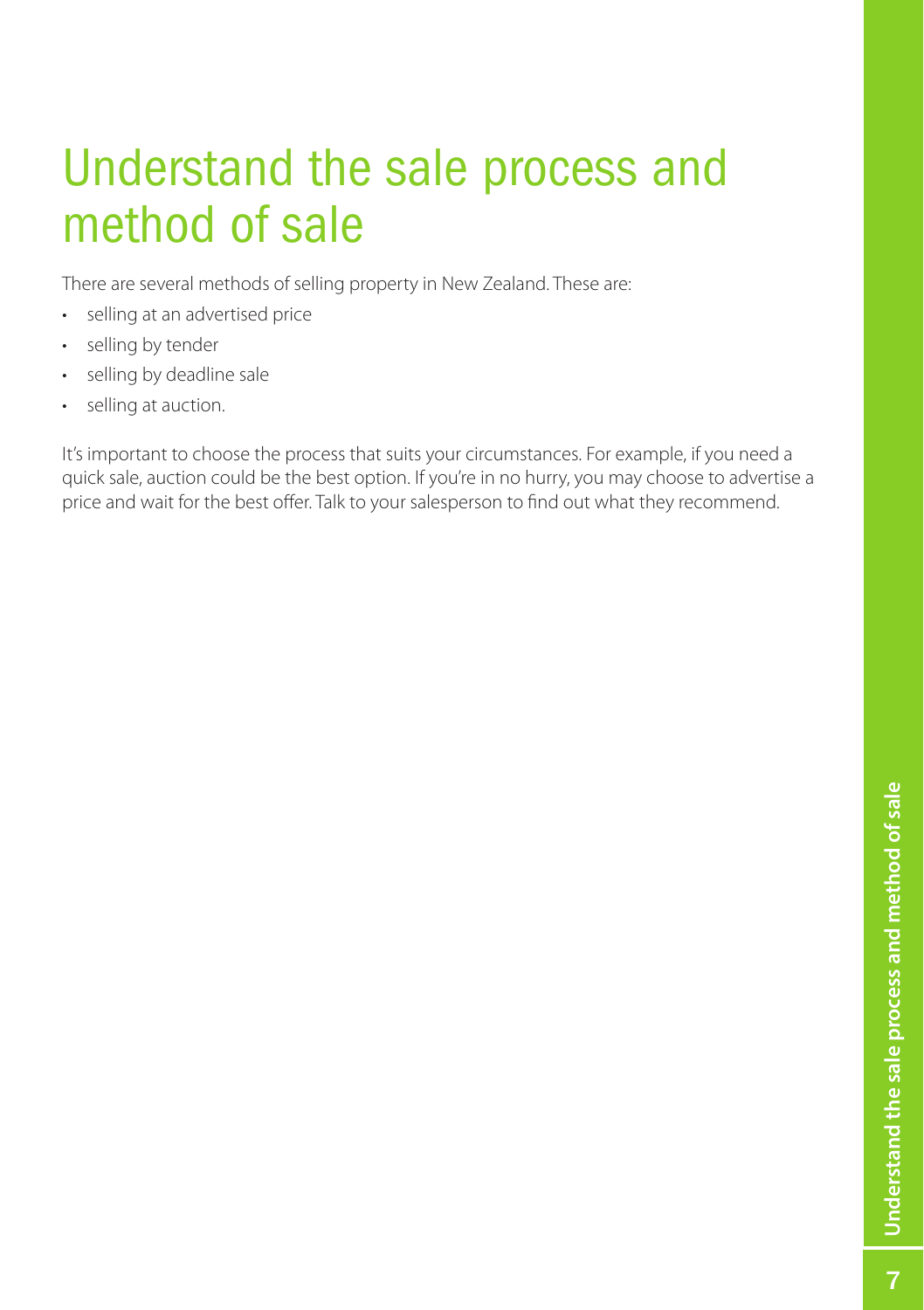# Selling at an advertised price

Your property will be advertised with an asking price – the lowest amount you want to be paid for it. The sale has no time limit, and anyone can make an offer at any time.



# Decide on the price to advertise

You and your salesperson decide on the amount to advertise. This must be a price that you're willing to seriously consider if someone makes an offer at that amount. You should take into account the price you want to get as well as the salesperson's estimate of what it's worth.

### Consider any offers

Each prospective buyer will make you a signed written offer. Your salesperson will present these to you as sale and purchase agreements. You'll consider each offer to decide whether you want to accept. It's entirely your decision.

Prospective buyers can make offers above or below the advertised price. You may ask your salesperson to negotiate the price or conditions with the buyer.

Read more about [sale and purchase agreements](#page-17-0).

#### **Receiving conditional offers**

It's common for a buyer to make a conditional offer. This means the offer is subject to a number of conditions. For example, before buying, the buyer may need to:

- • sell their property
- gather evidence about the quality of your property (for example, a building report)
- secure finance to buy your property.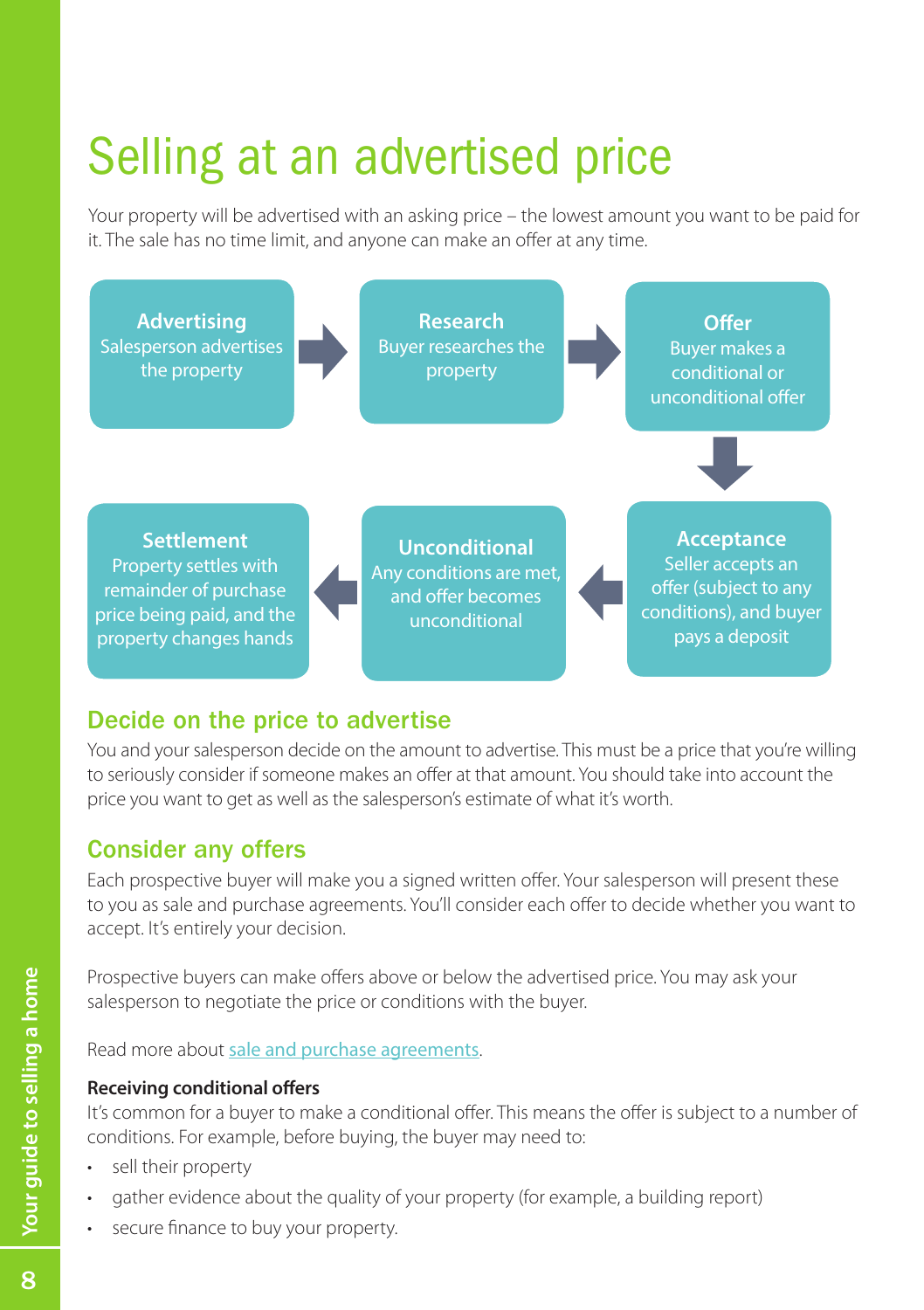You may also attach conditions. For example, you may want a settlement date that coincides with the settlement date for a home you've bought, or you may want to keep a particular chattel. Ask your lawyer to advise you.

#### **Negotiating the terms in a sale and purchase agreement**

If the offer or conditions aren't acceptable to you, the salesperson can negotiate. They'll aim to help you agree on price or conditions or both.

#### **Changing the sale and purchase agreement**

The price and conditions in the sale and purchase agreement may change during the negotiation process. The salesperson will ask you and the buyer to initial any changes (amendments) to show you both agree with them. Read any changes and make sure you understand and agree with them before initialling. Your lawyer can advise you during this process and should check the agreement before you sign it.

#### Agree with the buyer about price and conditions

You and the buyer are in contract when you've agreed on price and conditions and have both signed the sale and purchase agreement. All contact between you and the buyer continues to be through your salesperson.

### Receive the deposit

After you've signed, the buyer will pay a deposit. This is usually around 10% of the purchase price. Details of the deposit are set out in the sale and purchase agreement. The deposit is usually held in the real estate agency's or your lawyer's trust account until the agreement becomes unconditional.

### Work through the conditions until the contract is unconditional

After the sale and purchase agreement is signed, the process of working through any conditions begins. When all conditions have been met, the contract becomes unconditional.

#### Pay your salesperson their commission

The buyer's deposit should be enough to pay your salesperson their commission.

### Settle the deal and move out

The settlement date will be stated in the sale and purchase agreement. This is the date when the buyer pays you the rest of the amount agreed for the property, usually through your lawyer. This is usually also the date you must vacate the property by.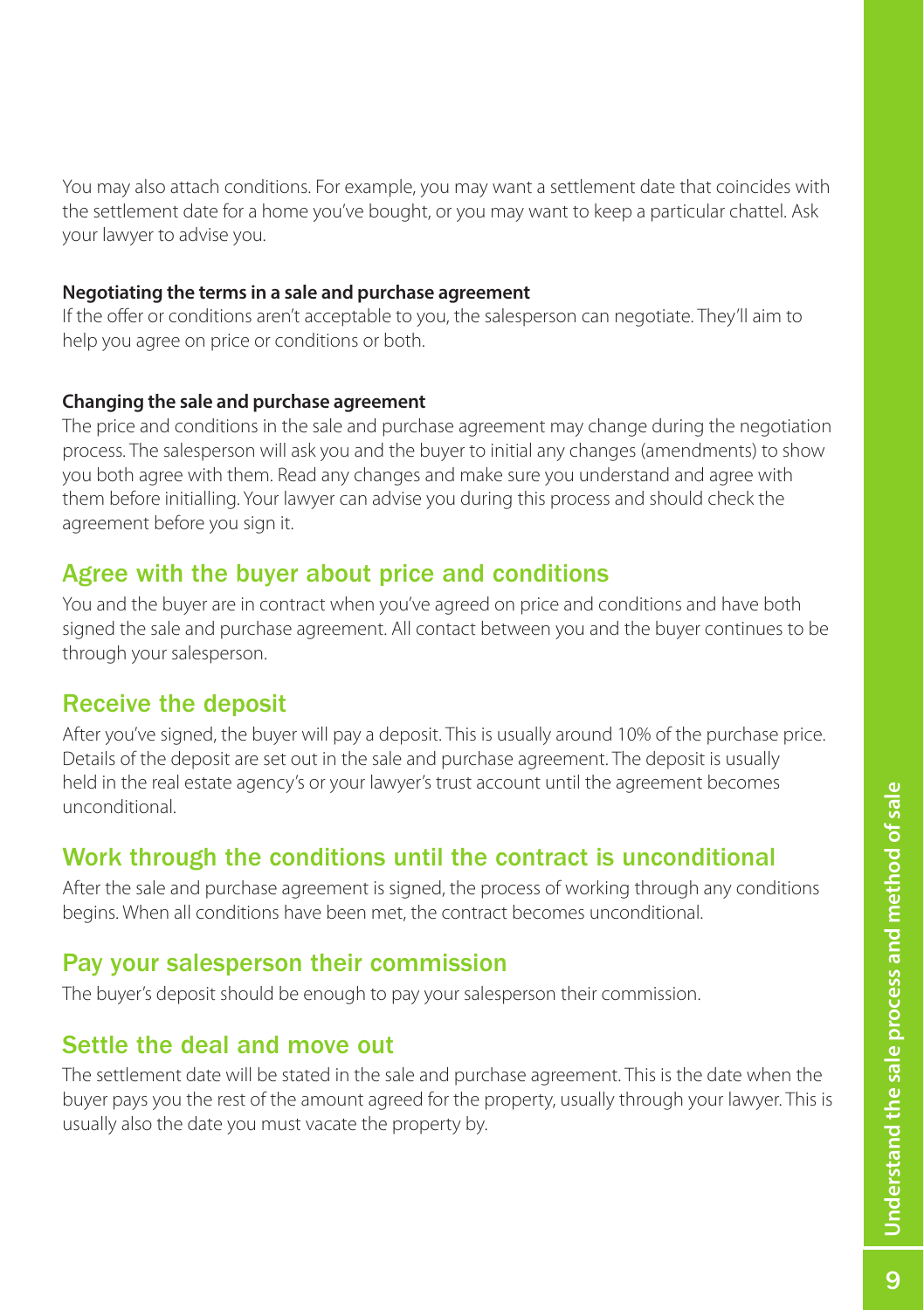# Selling by tender

When your property is being sold by tender, prospective buyers make confidential written offers to the salesperson before a deadline. The buyers don't know how much other buyers are offering. You consider all the offers and decide whether or not you want to accept one.



# Decide on a price to advertise if you wish

Tenders usually have no reserve price (the lowest price you're willing to accept), but your property may be marketed with a buyer budget over (BBO), a buyer enquiry over (BEO) or a pricing guide. People can make offers below this guide price, but you don't have to accept them if you don't want to.

If your property is advertised as "for sale by tender (unless sold prior)", it means it can be sold before the tender date. The marketing material and tender documents must make it clear if this is the case.

# Choose between offers

After the tender deadline, the salesperson will give you all the tender offers. Consider the offers and decide which, if any, you want to accept. You have 5 working days to accept a tender. We recommend you ask your lawyer to review an offer before you accept it.

#### **Receiving conditional offers**

It's common for a buyer to make a conditional offer. This means the offer is subject to a number of conditions. For example, before buying, the buyer may need to:

• sell their property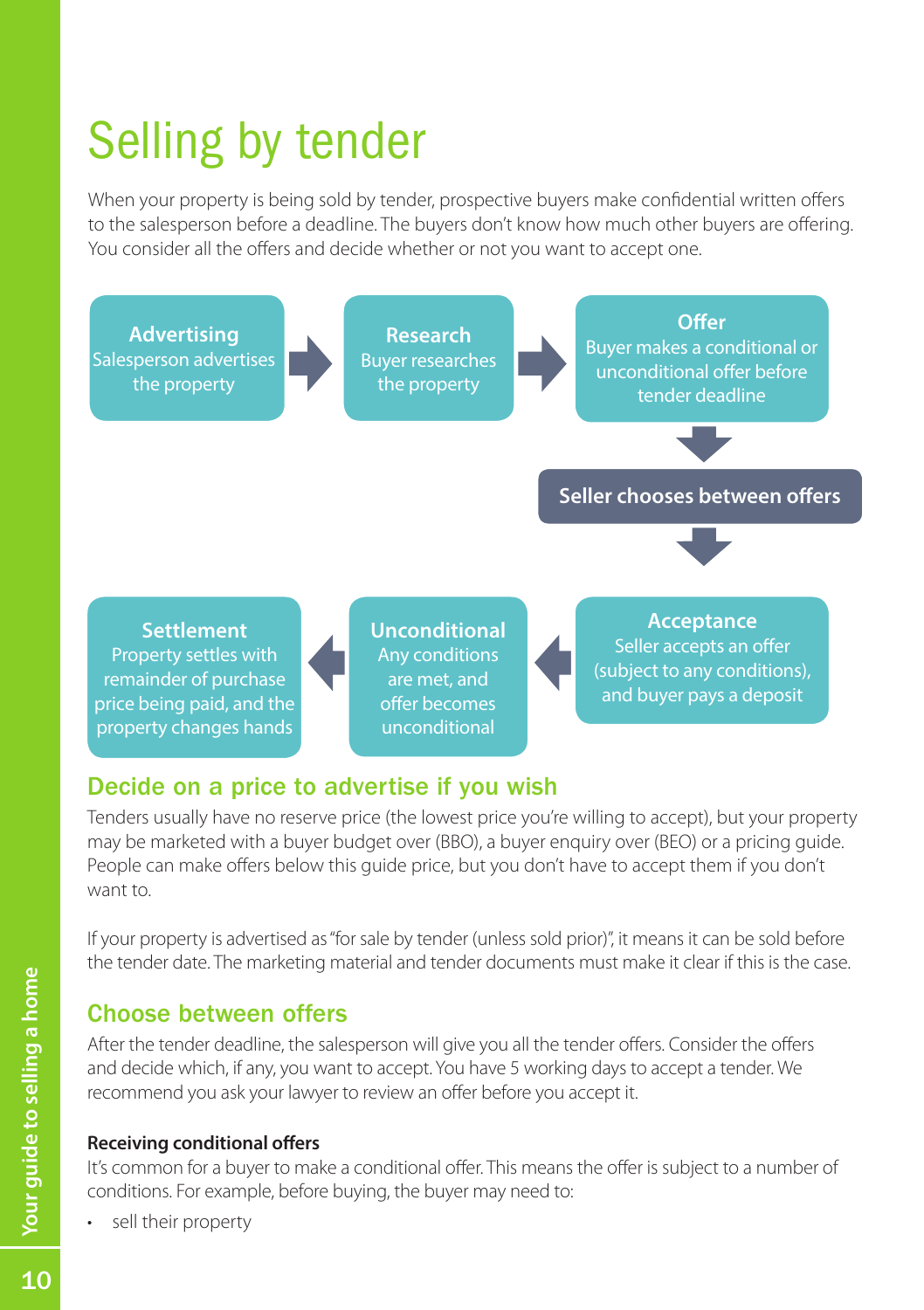- gather evidence about the quality of your property (for example, a building report)
- secure finance to buy your property.

You may also attach conditions. For example, you may want a settlement date that coincides with the settlement date for a home you've bought, or you may want to keep a particular chattel. Ask your lawyer to advise you.

#### **Negotiating the terms in a sale and purchase agreement**

If the offer or conditions aren't acceptable to you, the salesperson can negotiate with the buyer on your behalf. They'll aim to help you agree on price or conditions or both.

Read more about [sale and purchase agreements](#page-17-0).

#### **Changing the sale and purchase agreement**

The price and conditions in the sale and purchase agreement may change during the negotiation process. The salesperson will ask you and the buyer to initial any changes (amendments) to show you both agree with them. Read any changes and make sure you understand and agree with them before initialling. Your lawyer can advise you during this process and should check the agreement before you sign it.

#### **Receiving the deposit**

Each tenderer will provide a deposit. This is usually around 10% of the purchase price. Tenderers get their deposit back if you don't choose their offer. The deposit is usually held in the real estate agency's or your lawyer's trust account until the agreement becomes unconditional.

#### **Rejecting all tenders**

If none of the tenders reflect the price you're willing to accept, or the conditions are unacceptable, you can reject all tenders.

# Agree with the buyer about price and conditions

You and the buyer are in contract when you've agreed on price and conditions and have both signed the sale and purchase agreement. All contact between you and the buyer continues to be through your salesperson.

# Work through the conditions until the contract is unconditional

After the sale and purchase agreement is signed, the process of working through any conditions begins. When all conditions have been met, the contract becomes unconditional.

# Pay your salesperson their commission

The buyer's deposit should be enough to pay your salesperson their commission.

# Settle the deal and move out

The settlement date will be stated in the sale and purchase agreement. This is the date when the buyer pays you the rest of the amount agreed for the property, usually through your lawyer. This is usually also the date you must vacate the property by.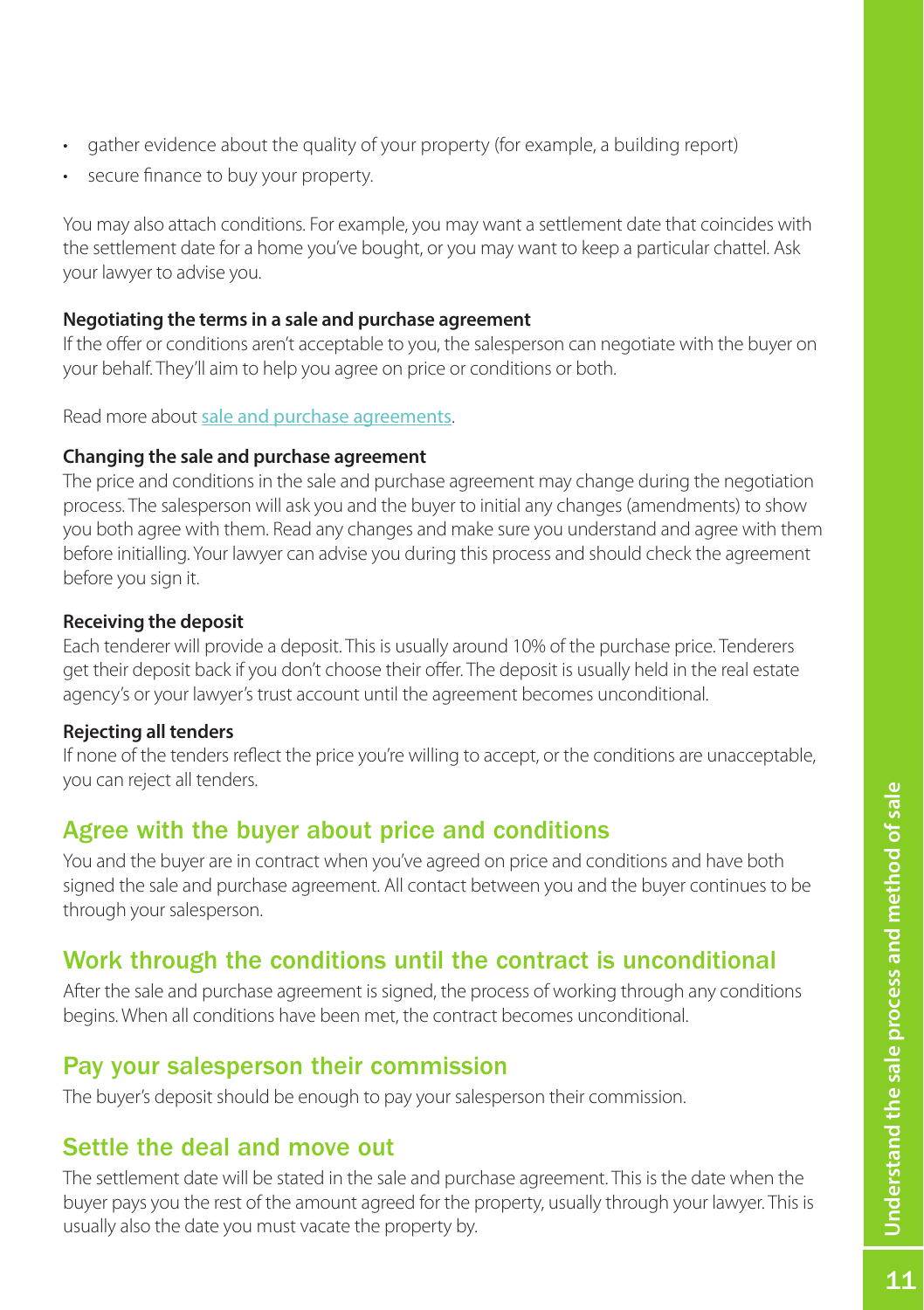# Selling by deadline sale

In a deadline sale, your property is marketed for a set period with an advertised end date. You can choose to accept an offer at any point during the listing period, but you don't have to accept any. Deadline sales do not require a property to have an advertised price.



# Decide on a price to advertise if you wish

Deadline sales usually have no reserve price (the lowest price you're willing to accept), but your property may be marketed with a buyer budget over (BBO), a buyer enquiry over (BEO) or a pricing guide. People can make offers below this guide price, but you don't have to accept them if you don't want to.

If your property is advertised as "for sale by deadline sale (unless sold prior)", it means it can be sold before the deadline date. The marketing material and documents must make it clear if this is the case.

### Consider any offers

Your salesperson will present all offers on a standard sale and purchase agreement. You can either:

- wait until the end date and consider all the offers together
- accept an offer at any point during the listing period.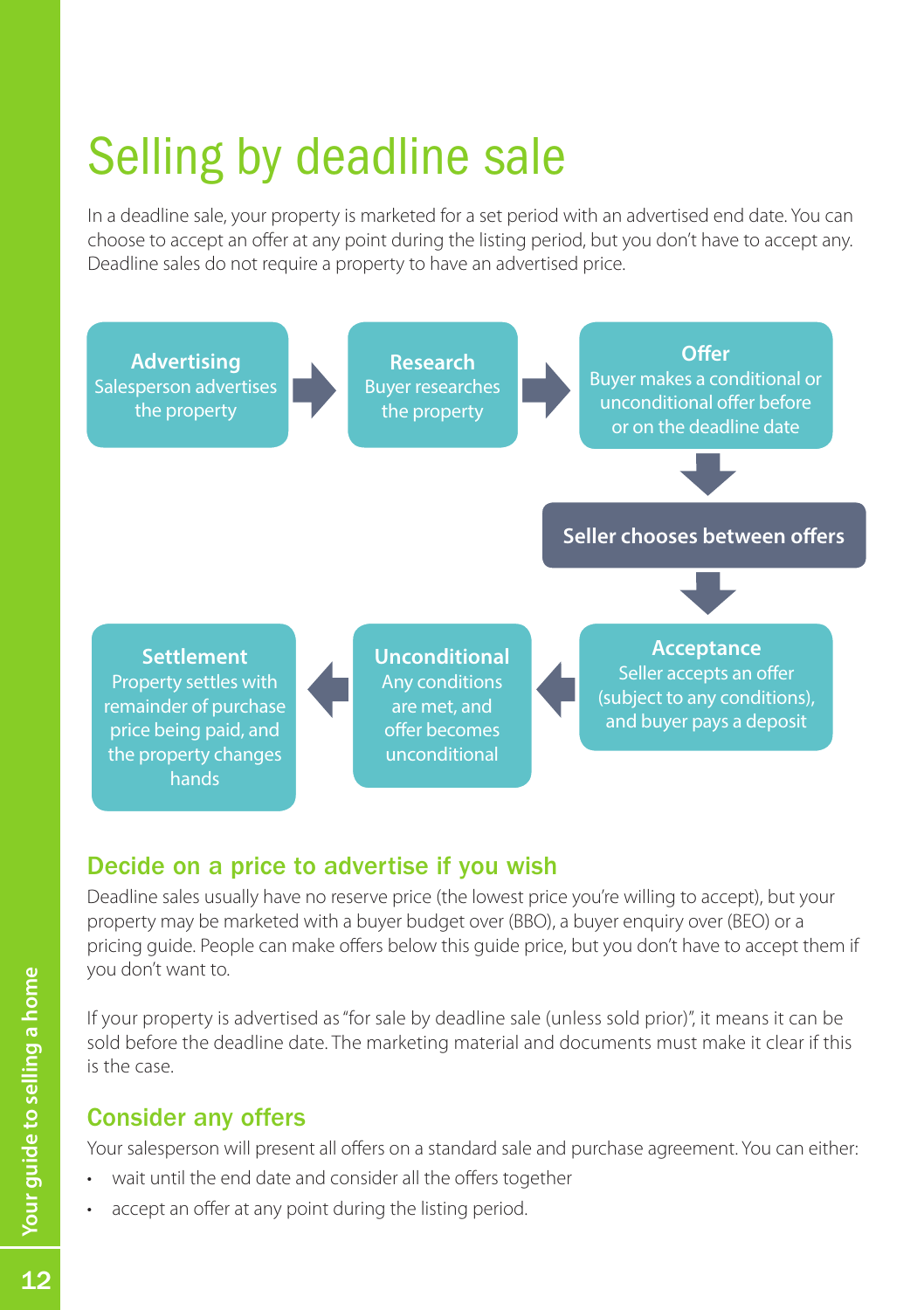You're not bound to accept the highest offer. You can accept any or none of the offers, and you can negotiate with anyone who submits an offer.

Read more about [sale and purchase agreements](#page-17-0).

**TIP:** A deadline sale is more flexible than the tender process, because you can choose to accept what you want, when you want.

#### Agree with the buyer about price and conditions

You and the buyer are in contract when you've agreed on price and conditions and have both signed the sale and purchase agreement. All contact between you and the buyer continues to be through your salesperson.

#### Receive the deposit

After you've signed, the buyer will provide a deposit. This is usually around 10% of the purchase price. Details of the deposit are set out in the sale and purchase agreement. The deposit is usually held in the real estate agency's or your lawyer's trust account until the agreement becomes unconditional.

### Work through the conditions until the contract is unconditional

After the sale and purchase agreement is signed, the process of working through any conditions begins. When all conditions have been met, the contract becomes unconditional.

#### Pay your salesperson their commission

The buyer's deposit should be enough to pay your salesperson their commission.

#### Settle the deal and move out

The settlement date will be stated in the sale and purchase agreement. This is the date when the buyer pays you the rest of the amount agreed for the property, usually through your lawyer. This is usually also the date you must vacate the property by.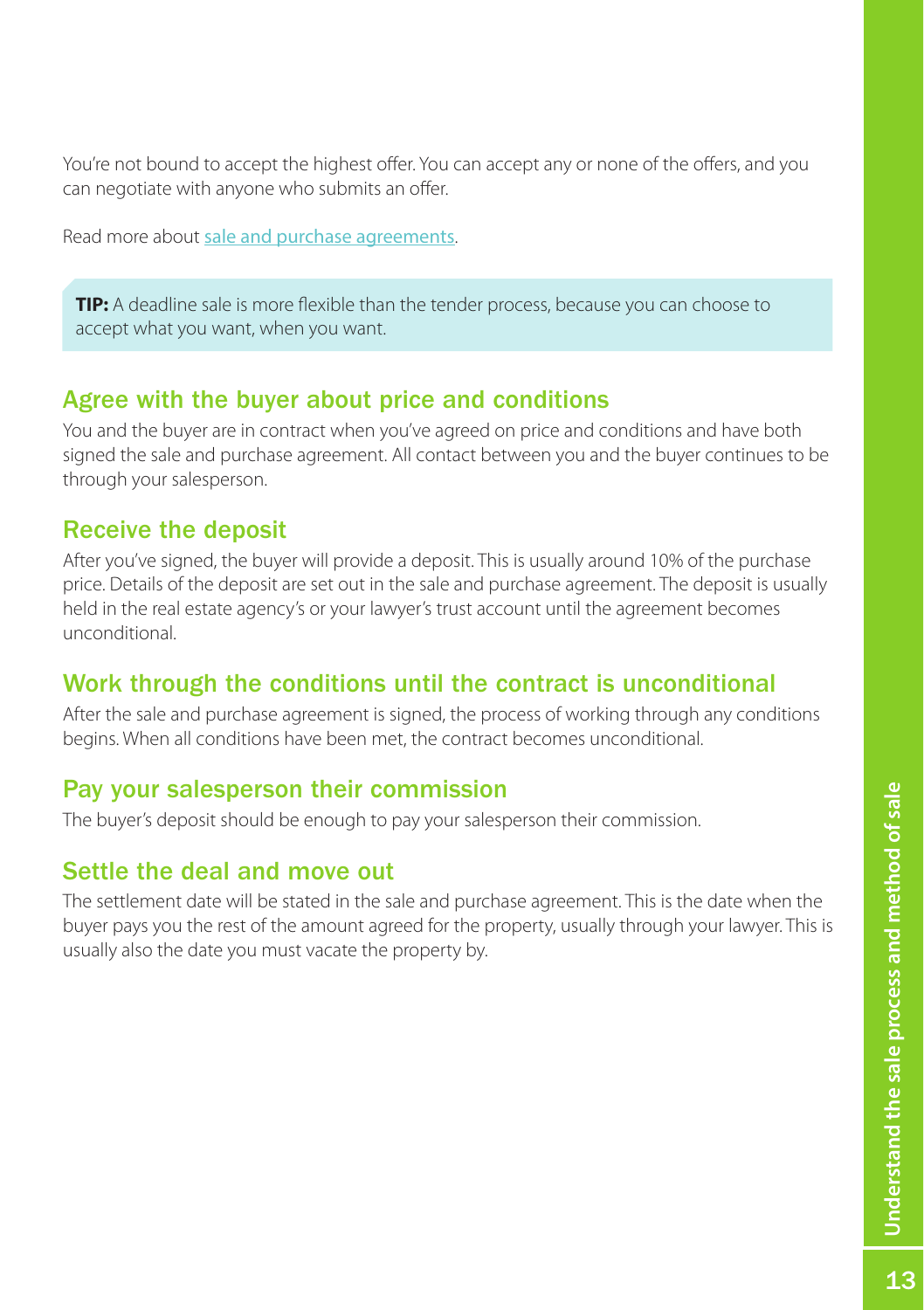# Selling by auction

An auction is an open process where buyers bid against each other to buy your property.



# Set a reserve price

Before the auction, you'll need to establish a reserve price (the lowest price you're willing to accept) with the auctioneer. The reserve price is confidential to you.

# Attend the auction

The auctioneer works for you to get the highest bid possible. Bidding usually starts below your reserve price. If bids reach or exceed the reserve price, the highest bidder will win the auction. The winner is immediately legally committed to buy your property.

#### **If you receive offers before the auction**

You can sell the property before the auction if the auction terms and conditions allow it. However, if you accept a pre-auction offer, it doesn't necessarily mean the auction will be cancelled. The auction may be held sooner than the advertised date, and the pre-auction offer will become the first bid at the auction.

#### **You may bid against the buyers (vendor bidding)**

Sometimes the terms and conditions of the auction will state that vendor bidding may take place at the auction. Vendor bidding is when you or your representative (usually the auctioneer) bids on the property. This can be used to start the bidding and to raise the bidding to get the bids closer to the reserve price. Vendor bids are only allowed when:

• the property has a reserve price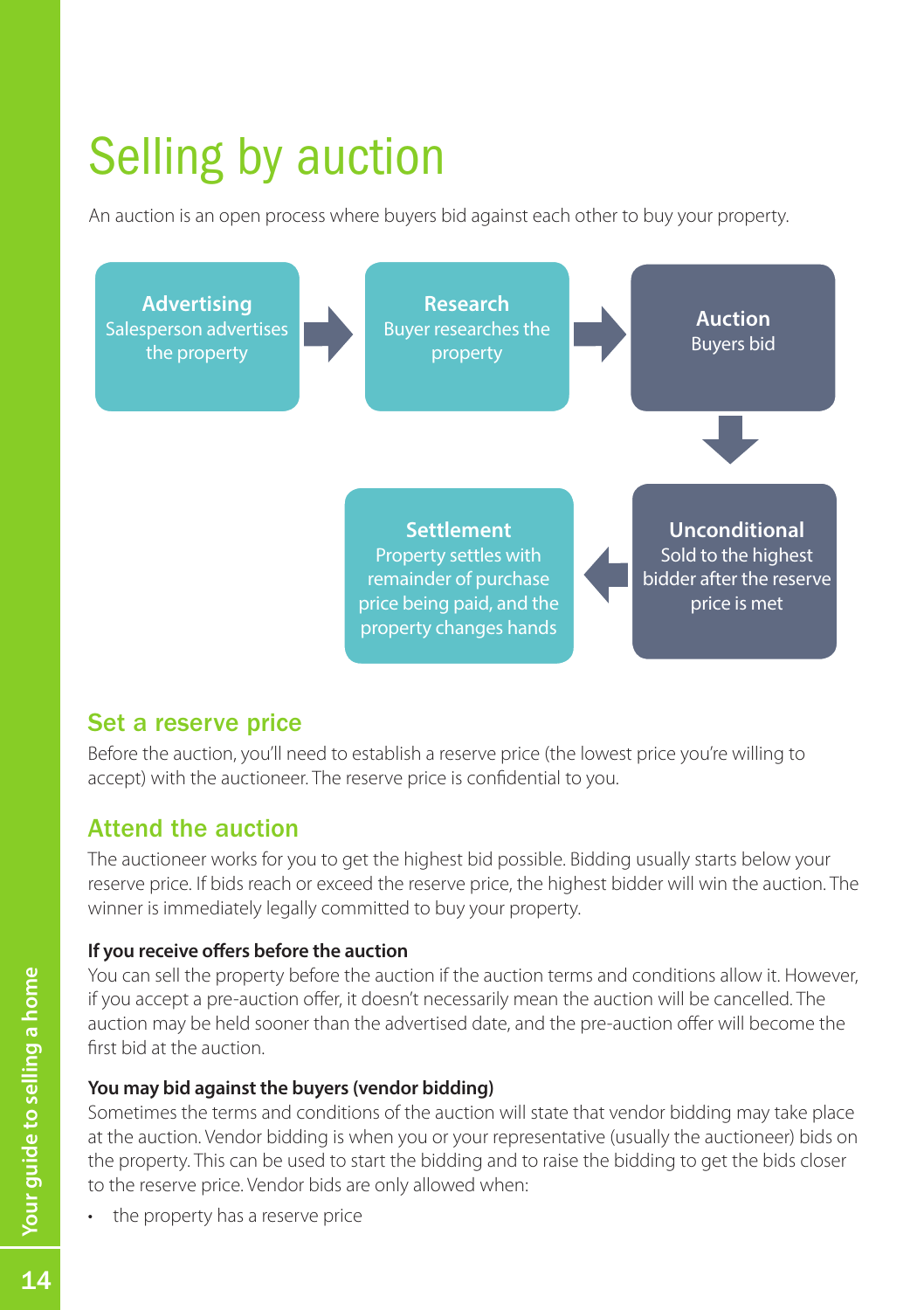- the reserve price has not been reached
- the bid is clearly identified by the auctioneer as a vendor bid.

The auctioneer must clearly state that a vendor bid is about to be made and must not use confusing terms like "the bid is with me".

#### **If bidding does not reach your reserve**

If bidding does not reach your reserve price, the auctioneer may pause the auction and ask you for further instructions.

If the bidding has stopped close to the reserve price and you agree to accept the last bid, the auctioneer may say the property is now "on the market". This means the reserve price no longer applies.

The last bidder before the auction was paused will be held to their bid, and the auctioneer will continue from that point. The auctioneer will accept the highest bid made when the auction resumes, even if the reserve price isn't reached. The highest bidder will then be committed to buying the property.

Alternatively, the auctioneer may say the property is being "passed in". This means the auction is ending without the property being sold, as the reserve price hasn't been reached.

#### **You can negotiate after the auction**

If the reserve price wasn't reached, you may ask your salesperson to approach the highest bidder to negotiate a sale.

**TIP:** It's a good idea to attend and observe another property auction before you attend the auction to sell your own property.

### Receive a deposit on the day of auction

Auction sales and purchases are unconditional. You cannot attach conditions to an auction purchase. When you've accepted the bid and the auctioneer's hammer has fallen, the sale is unconditional. The successful bidder should be prepared to pay a deposit on the day of the auction.

#### Pay your salesperson their commission

The buyer's deposit should be enough to pay your salesperson their commission.

### Settle the deal and move out

The settlement date will be stated in the sale and purchase agreement. This is the date when the buyer pays you the rest of the amount agreed for the property, usually through your lawyer. This is usually also the date you must vacate the property by.

Read more about [sale and purchase agreements](#page-17-0).

Understand the sale process and method of sale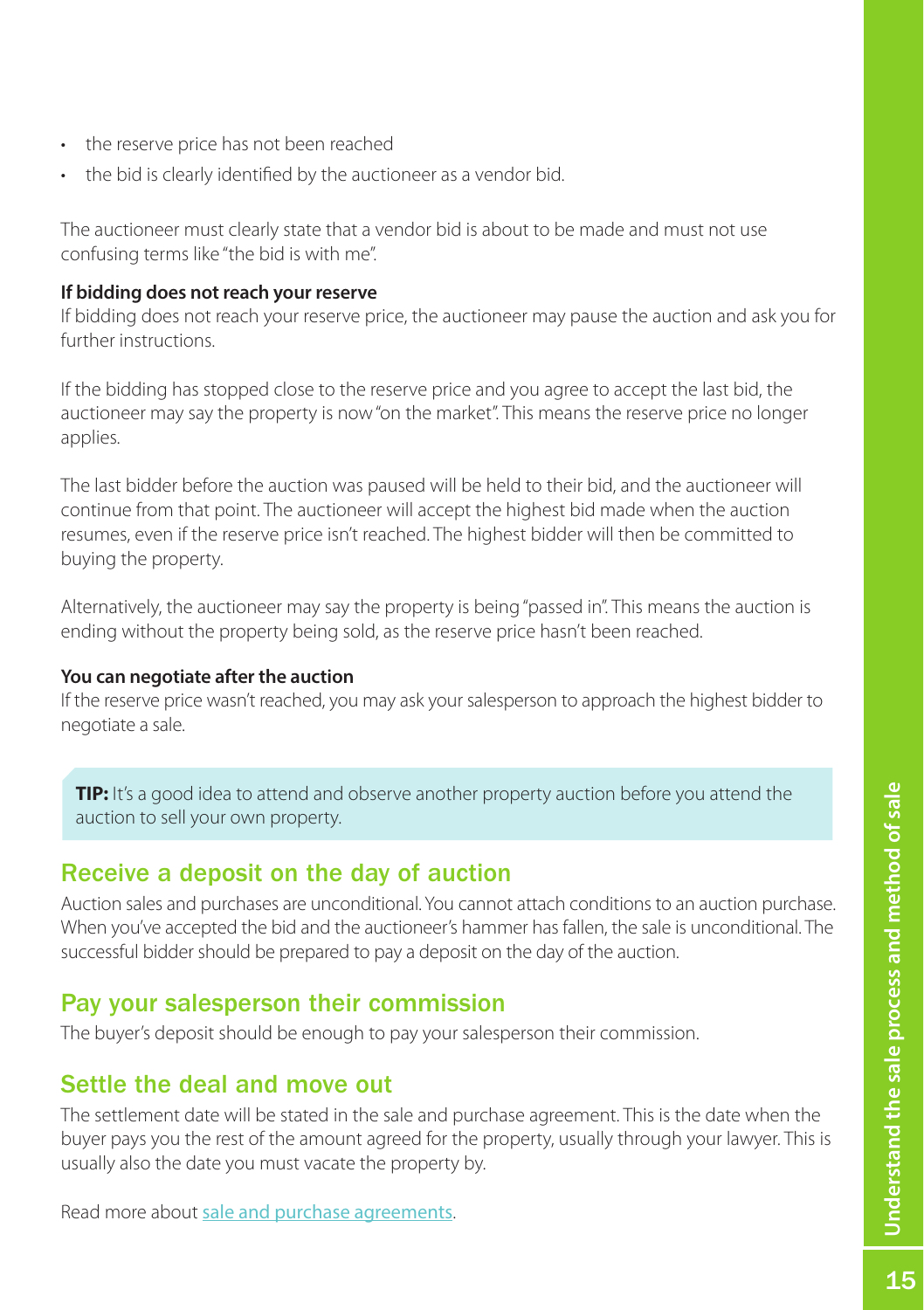# <span id="page-17-0"></span>Read the sale and purchase agreement

The sale and purchase agreement is legally binding, so it's important to read it carefully and get legal advice before you sign it. You can negotiate the terms and conditions of an agreement, but once you sign it, there's no going back.

We publish a [sale and purchase agreement guide](http://www.reaa.govt.nz/ForBuyersAndSellers/Pages/Whatsinasaleandpurchaseagreement.aspx). The salesperson must give you a copy of the guide before you sign a sale and purchase agreement. We recommend reading the guide early in the selling process.

# Know what's in the sale and purchase agreement

The sale and purchase agreement sets out all the agreed terms and conditions.

#### **Basic clauses**

These include:

- the price
- chattels (for example, fixed floor coverings, whiteware or curtains) included in the sale
- the type of title (for example, freehold or leasehold)
- any conditions you or the buyer want fulfilled before you agree the contract
- the date the agreement will become unconditional
- the settlement date
- any deposit the buyer must pay.

#### **Clauses about obligations and conditions**

The agreement also includes clauses that set out obligations and conditions that you or the buyer (or both) must abide by. These may include what access the buyer can have to inspect the property before settlement and ensuring the property remains insured until the settlement date.

#### **Clauses about default by you or the buyer**

Clauses are also likely to cover what happens if you or the buyer default. This covers compensation that you or the buyer must pay if either defaults on the terms of the agreement – for example, by delaying settlement. Your lawyer can explain these clauses to you.

# Understand that you can't change your mind after you've signed

In general, when you've signed the agreement and the conditions set out in the agreement have been met, you have to go ahead with selling your property.

**TIP:** Remember, you can negotiate the terms and conditions of an agreement, but once you sign it, there's no going back.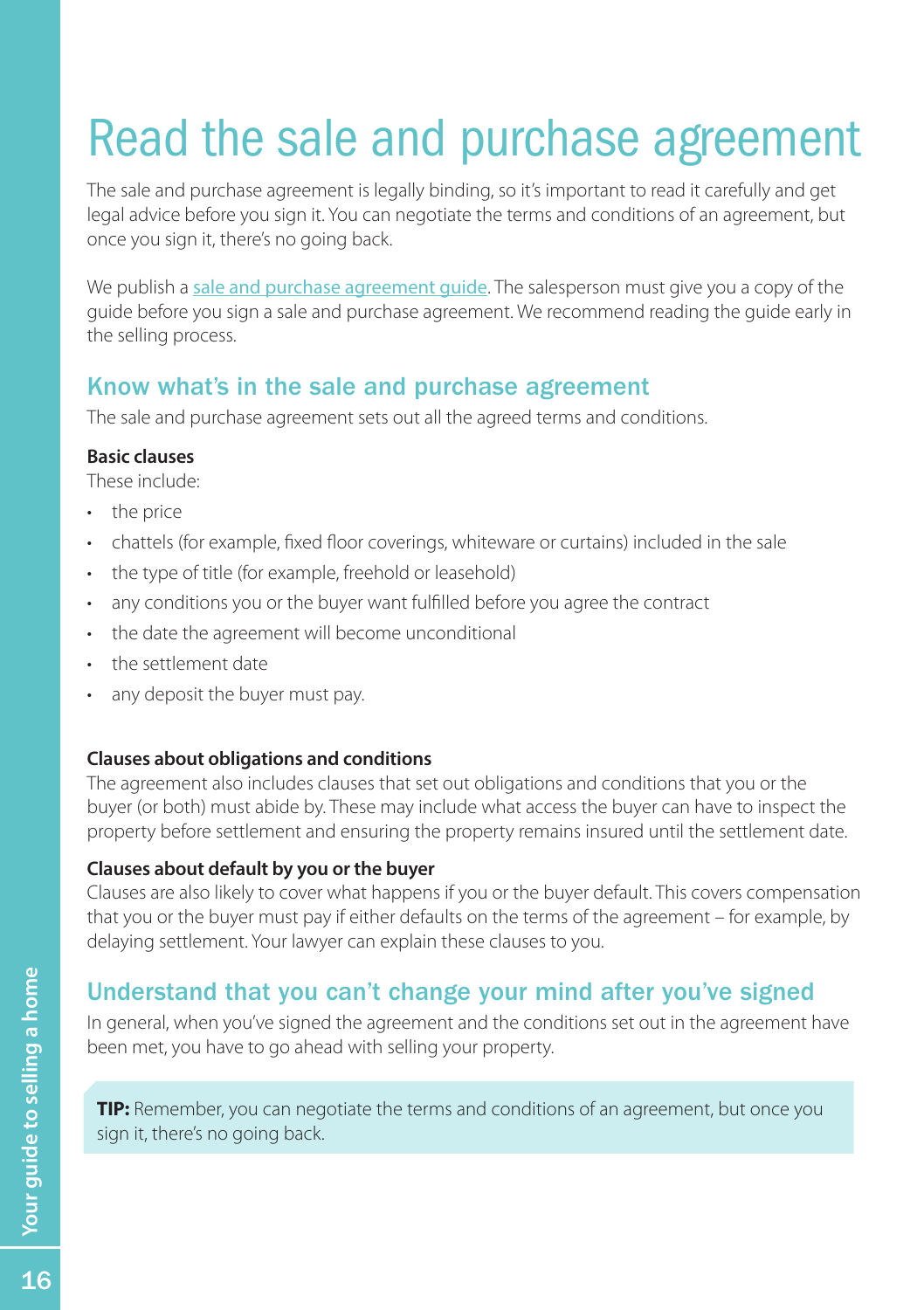# <span id="page-18-0"></span>Understand the language of property sales

| Advertised price                                       | Selling at an advertised price means that a property is marketed<br>with an asking price - the amount the seller wants to be paid for it.                                                                                                                           |
|--------------------------------------------------------|---------------------------------------------------------------------------------------------------------------------------------------------------------------------------------------------------------------------------------------------------------------------|
| Agency agreement                                       | A legally binding contract between the seller and the agency. It<br>sets out what the agency's salesperson will do, what they will be<br>paid, and all the terms and conditions. If you want an agency to sell<br>your property, you must have an agency agreement. |
| Agent or real estate agent                             | A general term that refers to an agent, branch manager or<br>salesperson (these are different types of real estate licences).                                                                                                                                       |
| Auction                                                | An auction is a sale method in which buyers publicly bid until the<br>highest price is reached.                                                                                                                                                                     |
| <b>BBO</b><br>(buyer budget over)                      | An indication of the minimum price that the seller will sell the<br>property for.                                                                                                                                                                                   |
| <b>BFO</b><br>(buyer enquiry over)                     | An indication of the minimum price that the seller will sell the<br>property for.                                                                                                                                                                                   |
| inspection                                             | Builder's report or property An inspection by a qualified property inspector who can check the<br>property for defects and maintenance issues.                                                                                                                      |
| Code of Professional<br><b>Conduct and Client Care</b> | The Real Estate Agents Authority maintains this Code of<br>Conduct, which sets out the minimum standards of professional<br>competence and conduct salespeople must follow.                                                                                         |
| Commission                                             | A fee paid by the seller to the real estate agent when a property<br>sells. The amount of the commission must be set out in the agency<br>agreement.                                                                                                                |
| Conditional offer                                      | An offer to buy a property subject to stated conditions being met.                                                                                                                                                                                                  |
| Conditional sale                                       | Where a buyer and seller have agreed to buy and sell a property<br>subject to stated conditions being met.                                                                                                                                                          |
| Freehold (or fee simple)                               | Freehold title gives the owner full ownership of the land.                                                                                                                                                                                                          |
| GV (government valuation)                              | The official estimation of a property's worth on the market at the<br>time it was valued, under the Rating Valuations Act 1998. A GV is<br>now called an RV (rateable value).                                                                                       |
| <b>LIM</b><br>(Land Information<br>Memorandum)         | This provides prospective buyers with important current and<br>historical information the local council knows about the property<br>and land.                                                                                                                       |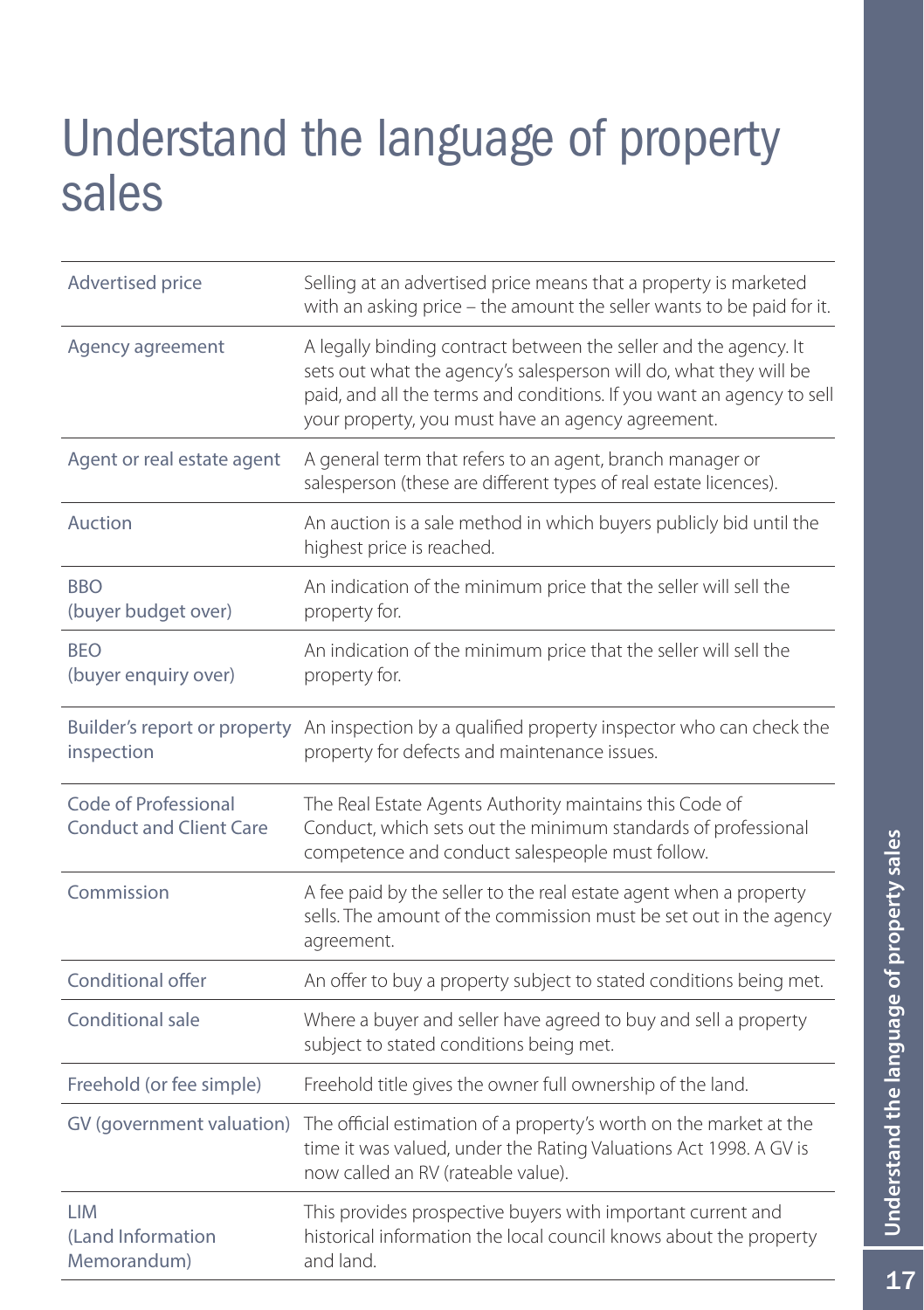| Leasehold                      | Leasehold title does not give the owner full ownership of the land.<br>It is only leased, and the owner will only own what is on the land.                                                                                                               |
|--------------------------------|----------------------------------------------------------------------------------------------------------------------------------------------------------------------------------------------------------------------------------------------------------|
| On the market                  | At an auction, a property is "on the market" if the highest bid will<br>now be successful and any reserve no longer applies.                                                                                                                             |
| Passed in                      | At an auction, a property is "passed in" if the auction is closed<br>without the property being sold.                                                                                                                                                    |
| Reserve                        | At an auction, a "reserve" is the lowest price the seller is willing to<br>sell the property for.                                                                                                                                                        |
| RV (rateable value)            | The official estimation of a property's worth on the market at the<br>time it was valued, under the Rating Valuations Act 1998. An RV<br>used to be called a GV (government valuation).                                                                  |
| Sale and purchase<br>agreement | A legally binding contract between the seller and buyer for the<br>sale and purchase of a property. A sale and purchase agreement<br>provides certainty to both the buyer and seller, and it sets out in<br>writing all the agreed terms and conditions. |
| Settlement                     | Settlement is when the sale and purchase of a property is<br>completed with exchange of property and payment.                                                                                                                                            |
| Tender                         | A tender is a sale method where prospective buyers submit<br>confidential written offers by a certain deadline                                                                                                                                           |
| Title search                   | A title search gives you all the records about the property that are<br>held by Land Information New Zealand (LINZ). A lawyer can check<br>who the legal owner of the property is and that no one else has<br>any claim over it.                         |
| Unconditional agreement        | Where a buyer and seller have agreed to buy and sell a property<br>without any conditions. A conditional sale becomes unconditional<br>once all conditions are met.                                                                                      |
| Unconditional offer            | When the buyer offers to buy a property without any conditions.                                                                                                                                                                                          |
| Valuation report               | An estimate of a property's worth on the current market. A buyer's<br>bank or lender may request this.                                                                                                                                                   |